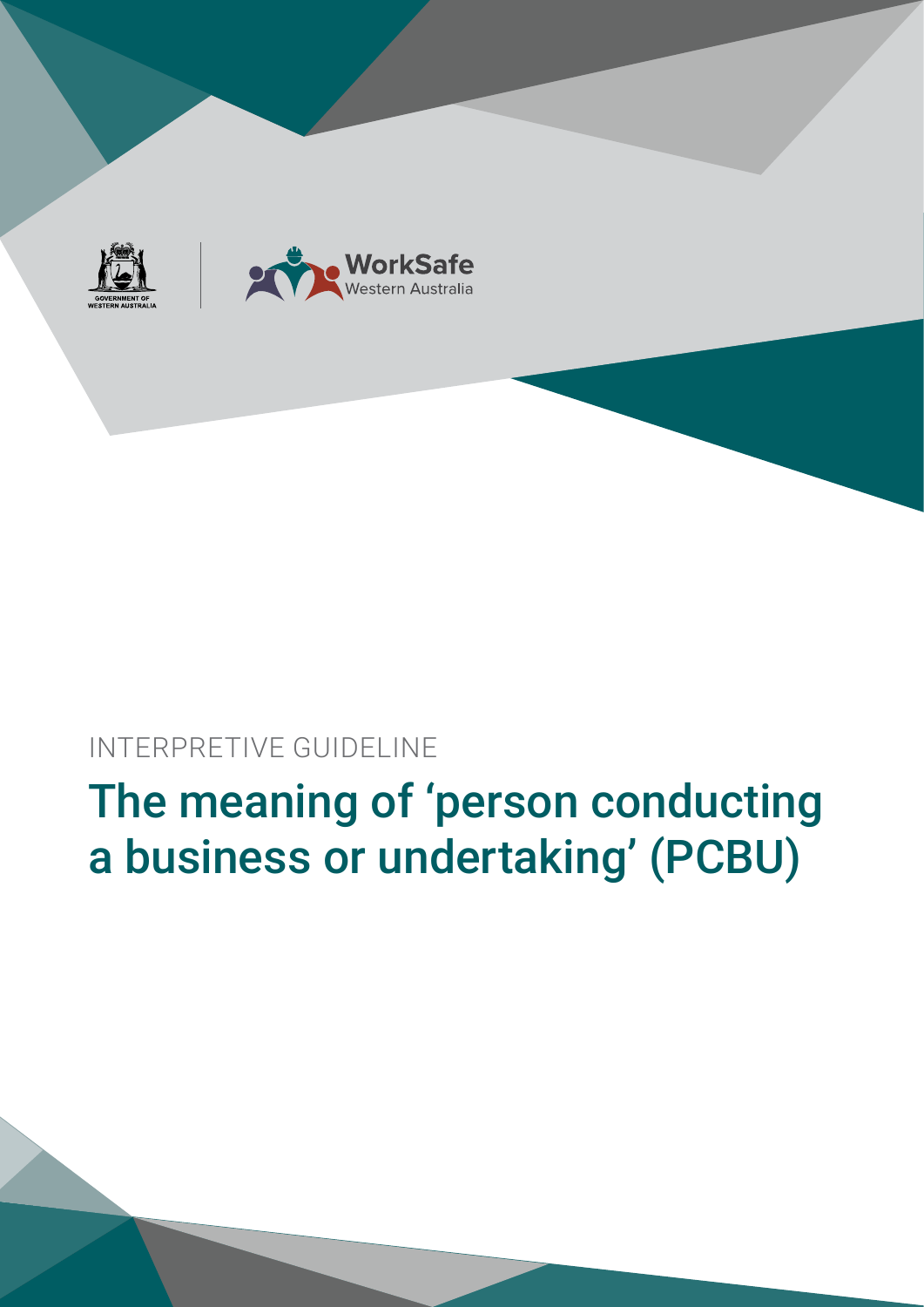# Disclaimer

The information contained in this publication is guidance material only. It is provided in good faith and believed to be reliable and accurate at the time of publication.

To ensure you understand and comply with your legal obligations, this information must be read in conjunction with the appropriate Acts and Regulations which are available from the Parliamentary Counsel's Office https://www.legislation.wa.gov.au/

The State disclaims all responsibility and all liability (including without limitation liability in negligence) for all expenses, losses, damages and costs you might incur as a result of the information being inaccurate or incomplete in any way, and for any reason.

In this disclaimer:

State means the State of Western Australia and includes every Minister, agent, agency, department, statutory body corporate and instrumentality thereof and each employee or agent of any of them.

Information includes information, data, representations, advice, statements and opinions, expressly or implied set out in this publication.

Loss includes loss, damage, liability, cost, expense, illness and injury (including death).

### Acknowledgement

This publication was produced by WorkSafe Western Australia using information originally developed by Safe Work Australia.



WorkSafe Commissioner 303 Sevenoaks Street CANNINGTON WA 6107

Telephone: 1300 307 877 NRS: 13 36 77 Email: commissioner@worksafe.wa.gov.au

The State of Western Australia supports and encourages the dissemination and exchange of its information. The copyright in this publication is licensed under a Creative Commons Attribution 4.0 International (CC BY) licence.



Under this licence, with the exception of the Government of Western Australia Coat of Arms, the WorkSafe logo, any material protected by a trade mark or licence and where otherwise noted, you are free, without having to seek our permission, to use this publication in accordance with the licence terms.

We also request that you observe and retain any copyright or related notices that may accompany this material as part of the attribution. This is also a requirement of the Creative Commons Licences.

For more information on this licence, visit creativecommons.org/licenses/by/4.0/legalcode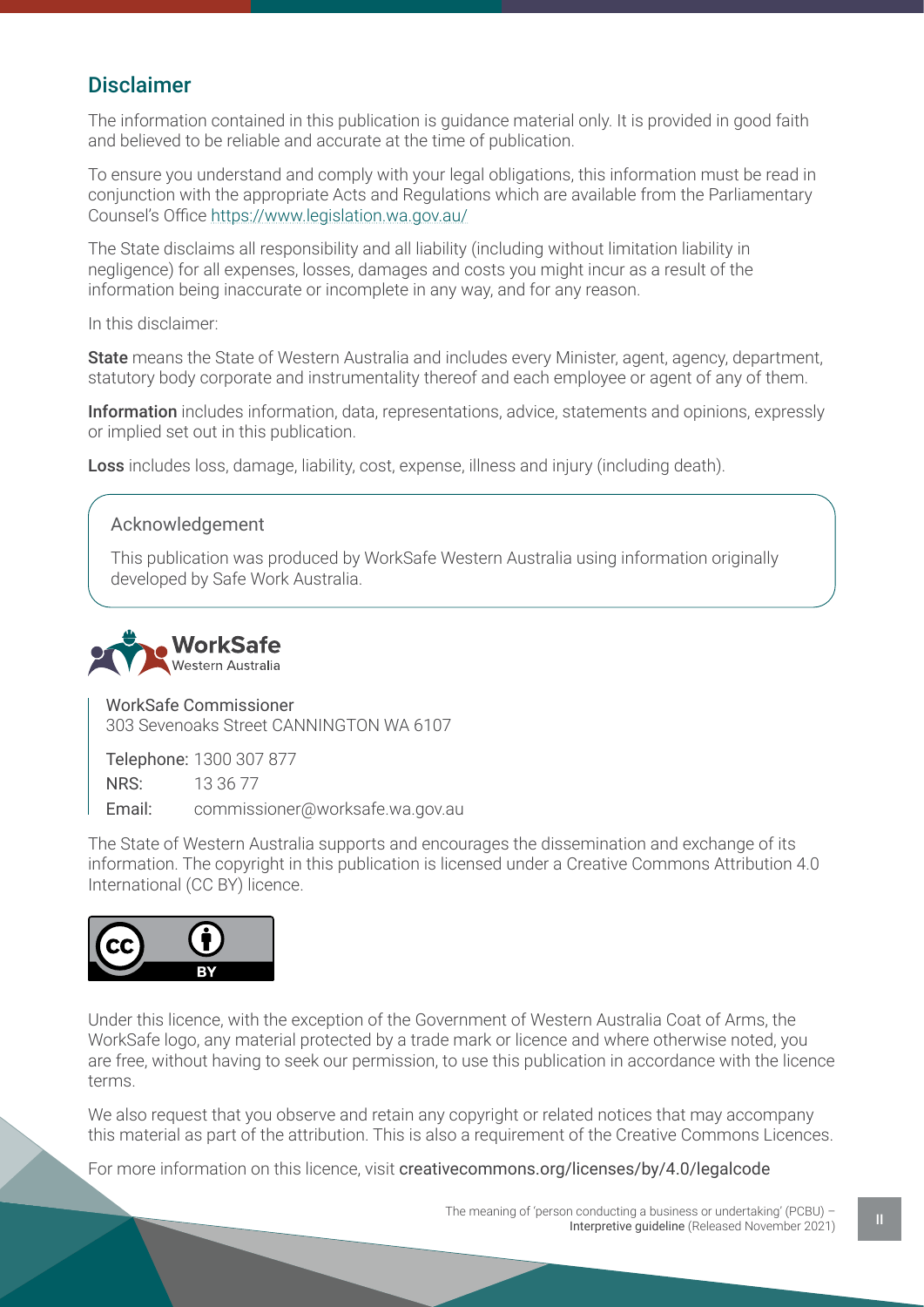# Introduction

This interpretive guideline has been designed to help Western Australian organisations and their associated workforces, including volunteers, prepare for the introduction of the new work health and safety laws.

A person conducting a business or undertaking (PCBU) is a broad concept that extends beyond the traditional employer-employee relationship to include all types of modern working arrangements. This document sets out who may be a PCBU.

A PCBU has a primary duty of care to ensure, so far as is reasonably practicable, the health and safety of workers.

A PCBU owes a primary duty of care to workers if it:

- engages or causes the engagement of workers to carry out work
- directs or influences workers carrying out work

while the workers are at work in the business or undertaking.

A PCBU also has a primary duty of care to ensure, so far as is reasonably practicable, that the health and safety of other persons is not put at risk from work carried out as part of the conduct of the business or undertaking.

A PCBU may also have further duties if it:

- manages or controls workplaces, or fixtures, fittings or plant at workplaces
- designs, manufactures, imports or supplies plant, substances or structures used in work
- installs, constructs or commissions plant or structures used in work.

## A person may be an organisation or an individual

A 'person' can include a body corporate (company), unincorporated body or association or a partnership.

An individual is also a 'person' but will only be a PCBU where that individual is conducting a business in their own right, for example, a sole trader or self-employed person.

Individuals who are in a partnership that is conducting a business will individually and collectively be a PCBU.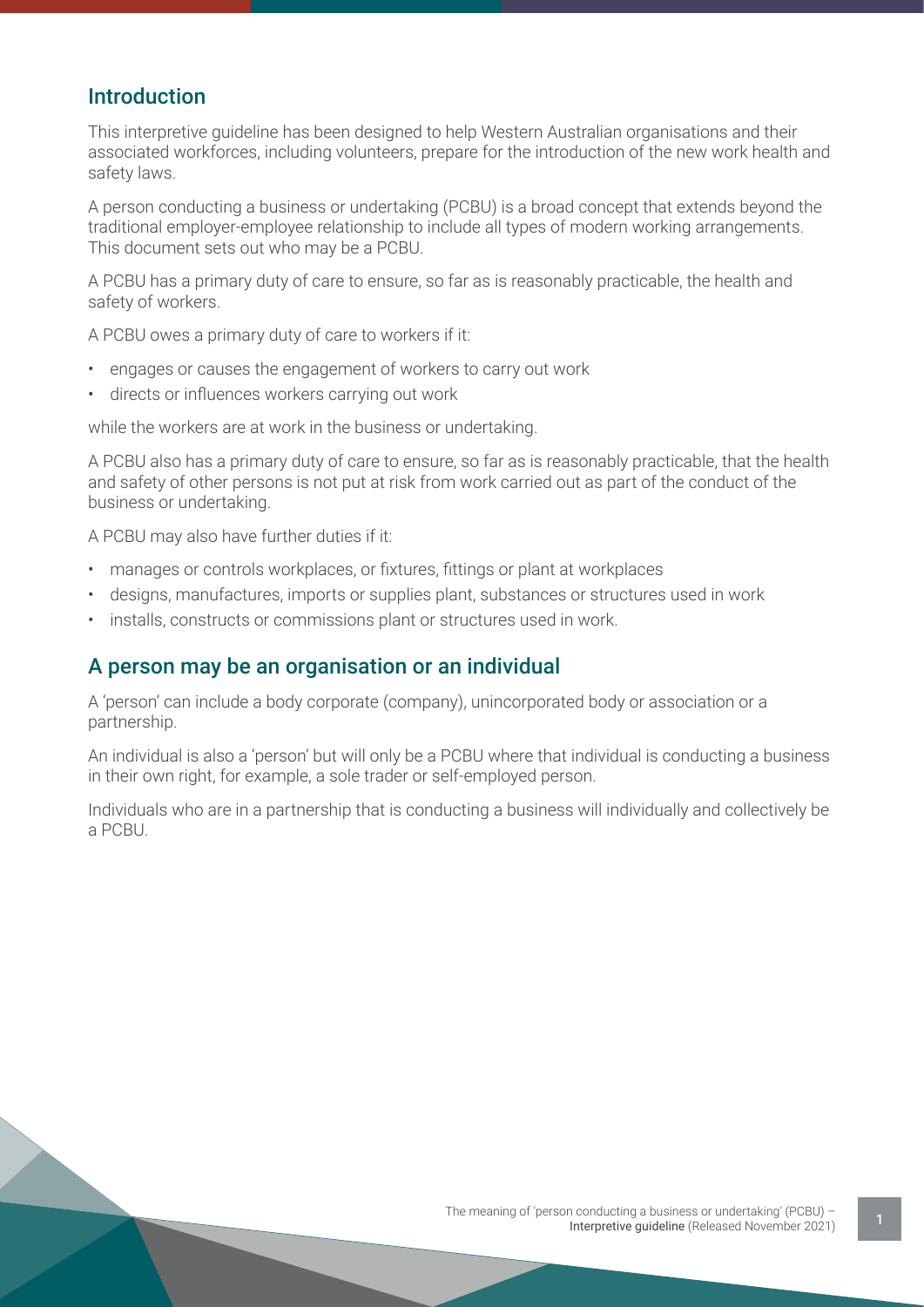# What is a 'business' or 'undertaking'?

The *Work Health and Safety Act 2020* (WHS Act) does not define a 'business' or 'undertaking'.

Whether a person conducts a business or undertaking is a question of fact to be determined in the circumstances of each case. The following diagram identifies the usual meaning of these terms:



A person conducts a business or undertaking whether it is conducted alone or together with others, and whether or not it is conducted for profit or gain.

#### Performance of work

The concept of 'work' is relevant to identifying what is a business or undertaking. The duties of a PCBU are all associated with the carrying out of work.

As 'work' is not defined in the WHS Act, it has its ordinary meaning. The following criteria may help determine if an activity is work for the purposes of the WHS Act:

- the activity involves physical or mental effort by a person or the application of particular skills for the benefit of another person or for themselves (if self-employed), whether or not for profit or payment
- activities for which the person or other people will ordinarily be paid by someone is likely to be considered to be work
- activities that are part of an ongoing process or project may all be work if some of the activities are for remuneration
- an activity is more likely to be work where control is exercised over the person carrying out the activity by another person
- formal, structured or complex arrangements are more likely to be considered to be work than ad hoc or unorganised activities.

An activity may be work even though one or more of the criteria are absent or minor.

An activity that is domestic, recreational or social in nature may also be work. However, a person is unlikely to be conducting a business or undertaking if the activities form part of running a household or a person's ordinary daily life. See Who is not a person conducting a business or undertaking on page 4.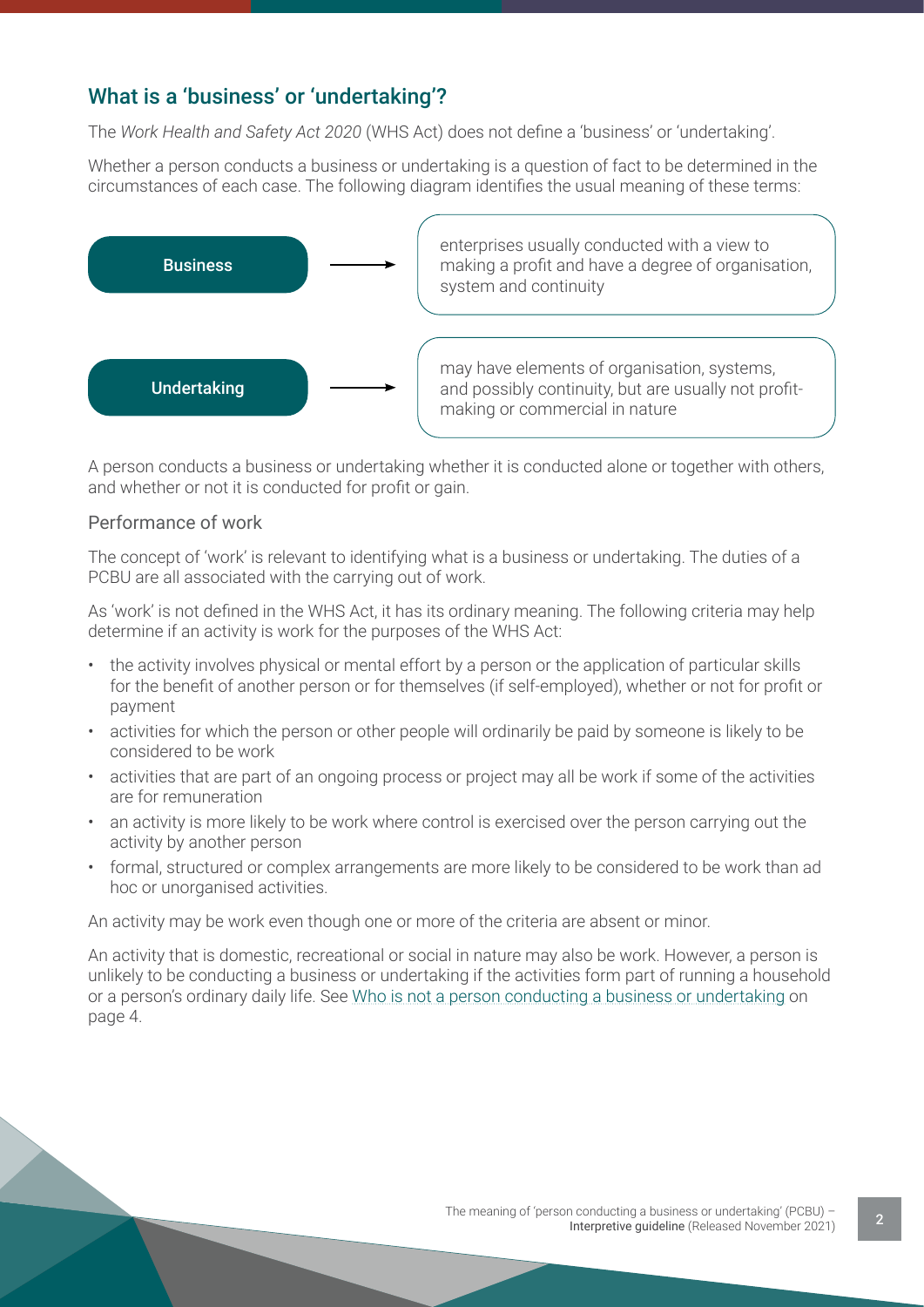### Other factors that may determine if there is a business or undertaking being conducted

The performance of work itself is not the only factor in determining whether a person is conducting a business or undertaking. All of the circumstances must be considered in determining whether there is a business or undertaking being conducted in which the 'work' is being carried out. Relevant factors for consideration include:

- if there are elements of organisation, system and continuity associated with the performance of work
- if there are elements of control over the place where work is to be performed, the manner in which work is carried out, or the worker performing the work.

#### Examples of a business or undertaking

- A retailer
- A wholesale business
- A manufacturing business
- An importer that is on-selling the imported goods
- An owner-driver of their own transport or courier business
- A fast food franchisor and the operator of the fast food outlet (the franchisee)
- A self-employed person operating their own business, including a householder if they operate a business or undertaking from home
- A government department or government agency
- A local council
- A school
- Partnerships and unincorporated joint ventures where the partnership or joint venture is unincorporated, each partner is a person conducting the business or undertaking of the partnership or joint venture
- A builder (including principal contractors and sub-contractors)
- A not-for-profit organisation that engages and pays administrative staff
- A clothing manufacturer employing outworkers
- A strata company that engages any worker as an employee
- A mining company
- A contracting company that operates a mine for a mining company (any contractors, subcontractors and sub-contractors of the sub-contractors that they engage are also PCBUs)
- A company operating a petroleum production facility

#### Application to the Crown

The WHS Act applies to businesses or undertakings conducted by the Crown in Western Australia. The Crown operates through government departments and agencies, which differ in size and complexity. In determining whether a department or agency conducts a business or undertaking on behalf of the Crown, matters such as any legislation established or administered by the organisation, as well as organisational structure, governance and decision making, will be considered.

Proceedings against an agent of the Crown that is a body corporate will be taken against the body corporate. For other agents of the Crown that are not body corporates, proceedings will be taken against the Crown as the State of Western Australia.